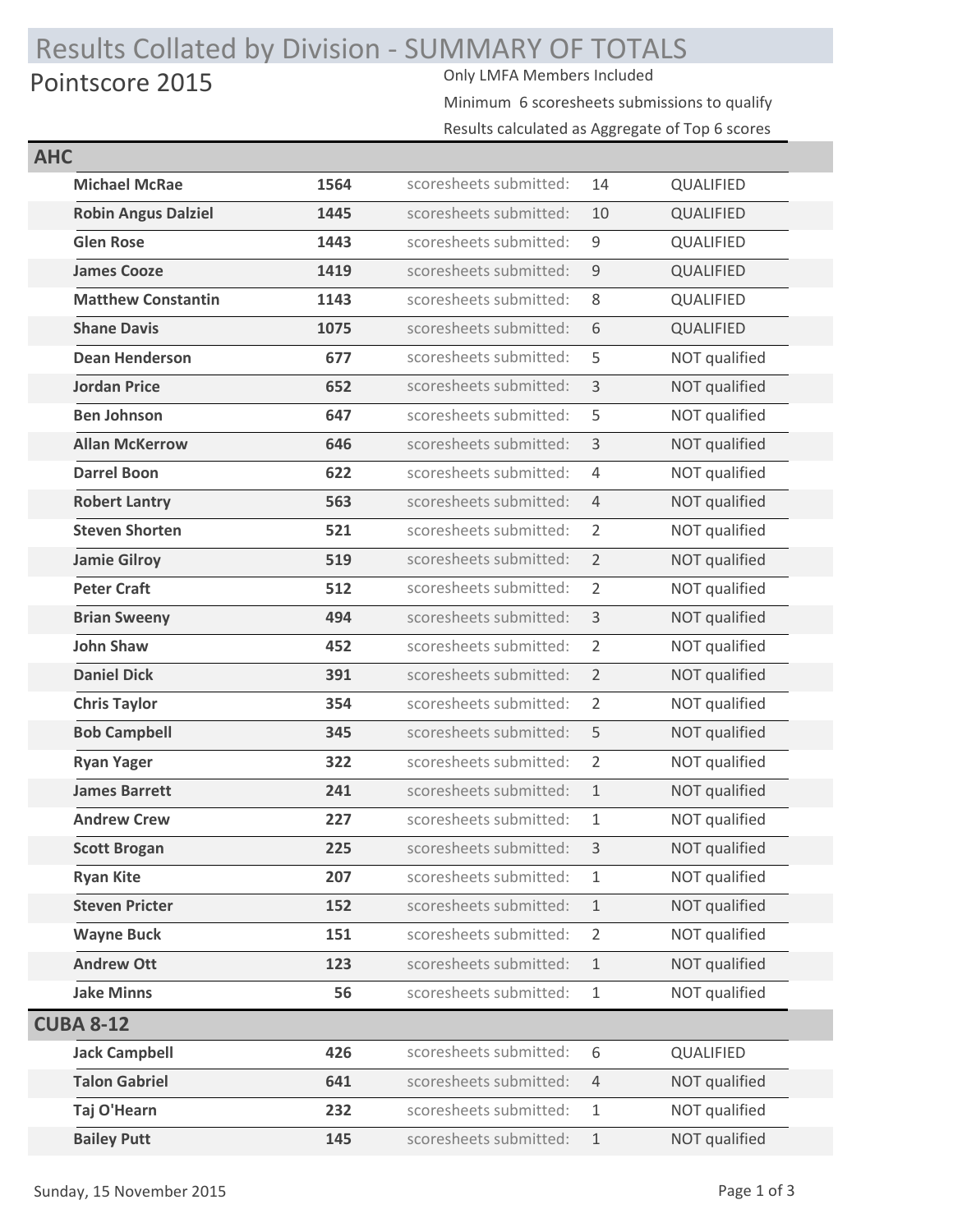|             | <b>CUBF 8-12</b>         |      |                        |                |                  |  |
|-------------|--------------------------|------|------------------------|----------------|------------------|--|
|             | <b>Isabella Dalziel</b>  | 1068 | scoresheets submitted: | 8              | QUALIFIED        |  |
| <b>CUBJ</b> |                          |      |                        |                |                  |  |
|             | <b>Eliza Lantry</b>      | 360  | scoresheets submitted: | 3              | NOT qualified    |  |
|             | <b>Oska Johnson</b>      | 344  | scoresheets submitted: | 5              | NOT qualified    |  |
|             | <b>Aiden Dalziel</b>     | 270  | scoresheets submitted: | $\overline{4}$ | NOT qualified    |  |
|             | <b>Archie Johnson</b>    | 28   | scoresheets submitted: | $\overline{2}$ | NOT qualified    |  |
| <b>FBR</b>  |                          |      |                        |                |                  |  |
|             | <b>Yolandie Goodyear</b> | 157  | scoresheets submitted: | 3              | NOT qualified    |  |
|             | <b>Vera Mandandzic</b>   | 97   | scoresheets submitted: | $\mathbf{1}$   | NOT qualified    |  |
| <b>FHC</b>  |                          |      |                        |                |                  |  |
|             | <b>Sharyn Dick</b>       | 1464 | scoresheets submitted: | 12             | <b>QUALIFIED</b> |  |
|             | <b>Donna Gilroy</b>      | 701  | scoresheets submitted: | 3              | NOT qualified    |  |
|             | <b>Yolandie Goodyear</b> | 198  | scoresheets submitted: | 3              | NOT qualified    |  |
|             | <b>Jazmin Williams</b>   | 146  | scoresheets submitted: | $\mathbf 1$    | NOT qualified    |  |
| <b>MBO</b>  |                          |      |                        |                |                  |  |
|             | <b>Ashley Johnston</b>   | 1583 | scoresheets submitted: | $\mathsf 9$    | QUALIFIED        |  |
|             | <b>Steven McNicoll</b>   | 1576 | scoresheets submitted: | 10             | QUALIFIED        |  |
|             | <b>Jason Sutton</b>      | 1491 | scoresheets submitted: | $\overline{7}$ | QUALIFIED        |  |
|             | <b>Blaine Scarr</b>      | 1248 | scoresheets submitted: | 6              | QUALIFIED        |  |
|             | <b>Jason Turner</b>      | 1217 | scoresheets submitted: | 12             | QUALIFIED        |  |
|             | <b>Michael Dick</b>      | 660  | scoresheets submitted: | 6              | QUALIFIED        |  |
|             | <b>Adam West</b>         | 1076 | scoresheets submitted: | 5              | NOT qualified    |  |
|             | <b>Matthew Champness</b> | 803  | scoresheets submitted: | 5              | NOT qualified    |  |
|             | <b>Brent Saunders</b>    | 414  | scoresheets submitted: | $\overline{2}$ | NOT qualified    |  |
|             | <b>Peter Craft</b>       | 381  | scoresheets submitted: | $\overline{2}$ | NOT qualified    |  |
|             | <b>Michael Firth</b>     | 369  | scoresheets submitted: | $\overline{2}$ | NOT qualified    |  |
|             | <b>Andrew Ott</b>        | 256  | scoresheets submitted: | $\overline{2}$ | NOT qualified    |  |
|             | <b>Fenn Wells</b>        | 105  | scoresheets submitted: | $\mathbf{1}$   | NOT qualified    |  |
|             | <b>Benjamin Willmott</b> | 89   | scoresheets submitted: | $\mathbf{1}$   | NOT qualified    |  |
| <b>MBR</b>  |                          |      |                        |                |                  |  |
|             | <b>Michael Firth</b>     | 1603 | scoresheets submitted: | 13             | QUALIFIED        |  |
|             | <b>Pete Gabriel</b>      | 1525 | scoresheets submitted: | 10             | QUALIFIED        |  |
|             | <b>Colin Keene</b>       | 1494 | scoresheets submitted: | 16             | QUALIFIED        |  |
|             | <b>Kyle Fernley</b>      | 1141 | scoresheets submitted: | $\overline{7}$ | QUALIFIED        |  |
|             | <b>Jordan Price</b>      | 804  | scoresheets submitted: | 5              | NOT qualified    |  |
|             | <b>Michael Dick</b>      | 615  | scoresheets submitted: | 5              | NOT qualified    |  |
|             | <b>Nick Harvey</b>       | 529  | scoresheets submitted: | $\overline{2}$ | NOT qualified    |  |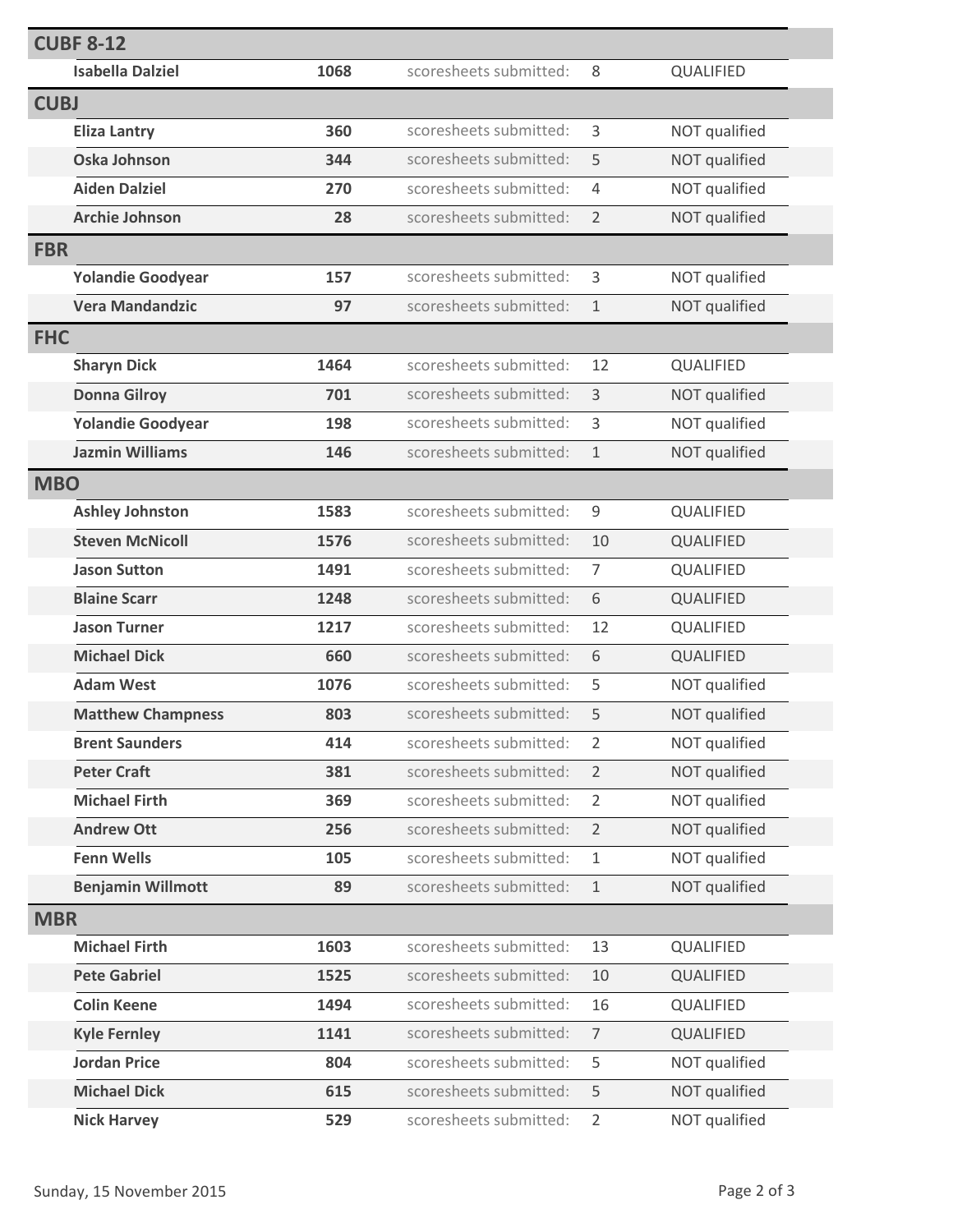|             | <b>Robert Scott</b>      | 170  | scoresheets submitted: | $\mathbf{1}$   | NOT qualified    |  |
|-------------|--------------------------|------|------------------------|----------------|------------------|--|
|             | <b>Ryan Yager</b>        | 150  | scoresheets submitted: | $\mathbf{1}$   | NOT qualified    |  |
|             | <b>David Maddock</b>     | 90   | scoresheets submitted: | $1\,$          | NOT qualified    |  |
| <b>MCU</b>  |                          |      |                        |                |                  |  |
|             | <b>Paul Lovelock</b>     | 1510 | scoresheets submitted: | $\overline{7}$ | QUALIFIED        |  |
|             | <b>Ronald Scott</b>      | 955  | scoresheets submitted: | 5              | NOT qualified    |  |
|             | <b>Stephen Beveridge</b> | 153  | scoresheets submitted: | $\mathbf{1}$   | NOT qualified    |  |
| <b>MSR</b>  |                          |      |                        |                |                  |  |
|             | <b>Mark Firth</b>        | 1547 | scoresheets submitted: | 13             | QUALIFIED        |  |
|             | <b>Robert McBride</b>    | 1455 | scoresheets submitted: | 6              | QUALIFIED        |  |
|             | <b>Garry Young</b>       | 1395 | scoresheets submitted: | 8              | QUALIFIED        |  |
|             | <b>Dion Minns</b>        | 1198 | scoresheets submitted: | 6              | QUALIFIED        |  |
|             | <b>Neal Walker</b>       | 1057 | scoresheets submitted: | 6              | QUALIFIED        |  |
|             | <b>Noel Masterson</b>    | 1115 | scoresheets submitted: | 5              | NOT qualified    |  |
|             | <b>Colin Reichel</b>     | 390  | scoresheets submitted: | $\overline{2}$ | NOT qualified    |  |
|             | <b>Simeon Weir</b>       | 355  | scoresheets submitted: | 3              | NOT qualified    |  |
| <b>RU</b>   |                          |      |                        |                |                  |  |
|             | <b>Paul Lovelock</b>     | 945  | scoresheets submitted: | 6              | QUALIFIED        |  |
| <b>SMC</b>  |                          |      |                        |                |                  |  |
|             | <b>Allan Park</b>        | 1597 | scoresheets submitted: | 12             | QUALIFIED        |  |
|             | <b>Darrel Boon</b>       | 126  | scoresheets submitted: | $\mathbf{1}$   | NOT qualified    |  |
|             | <b>Les Farnham</b>       | 88   | scoresheets submitted: | $\mathbf{1}$   | NOT qualified    |  |
| <b>TRAD</b> |                          |      |                        |                |                  |  |
|             | <b>Colin Reichel</b>     | 424  | scoresheets submitted: | 6              | QUALIFIED        |  |
|             | <b>Peter Craft</b>       | 680  | scoresheets submitted: | $\overline{4}$ | NOT qualified    |  |
|             | <b>Robert McBride</b>    | 86   | scoresheets submitted: | $\mathbf{1}$   | NOT qualified    |  |
|             | <b>Paul Lovelock</b>     | 77   | scoresheets submitted: | $1\,$          | NOT qualified    |  |
| <b>YF</b>   |                          |      |                        |                |                  |  |
|             | <b>Sarah Keene</b>       | 1481 | scoresheets submitted: | 10             | <b>QUALIFIED</b> |  |
|             | <b>Maddison Boon</b>     | 902  | scoresheets submitted: | $\overline{7}$ | QUALIFIED        |  |
|             | Jemma Henderson          | 720  | scoresheets submitted: | $\overline{4}$ | NOT qualified    |  |
|             | <b>Claire Gilroy</b>     | 108  | scoresheets submitted: | $1\,$          | NOT qualified    |  |
|             | <b>YMR 13-14</b>         |      |                        |                |                  |  |
|             | <b>Cooper Macalpine</b>  | 1052 | scoresheets submitted: | 5              | NOT qualified    |  |
|             | <b>YMR 15-17</b>         |      |                        |                |                  |  |
|             | <b>Jacob Dick</b>        | 674  | scoresheets submitted: | $\overline{7}$ | <b>QUALIFIED</b> |  |
|             | Kobi Fernley             | 373  | scoresheets submitted: | 5              | NOT qualified    |  |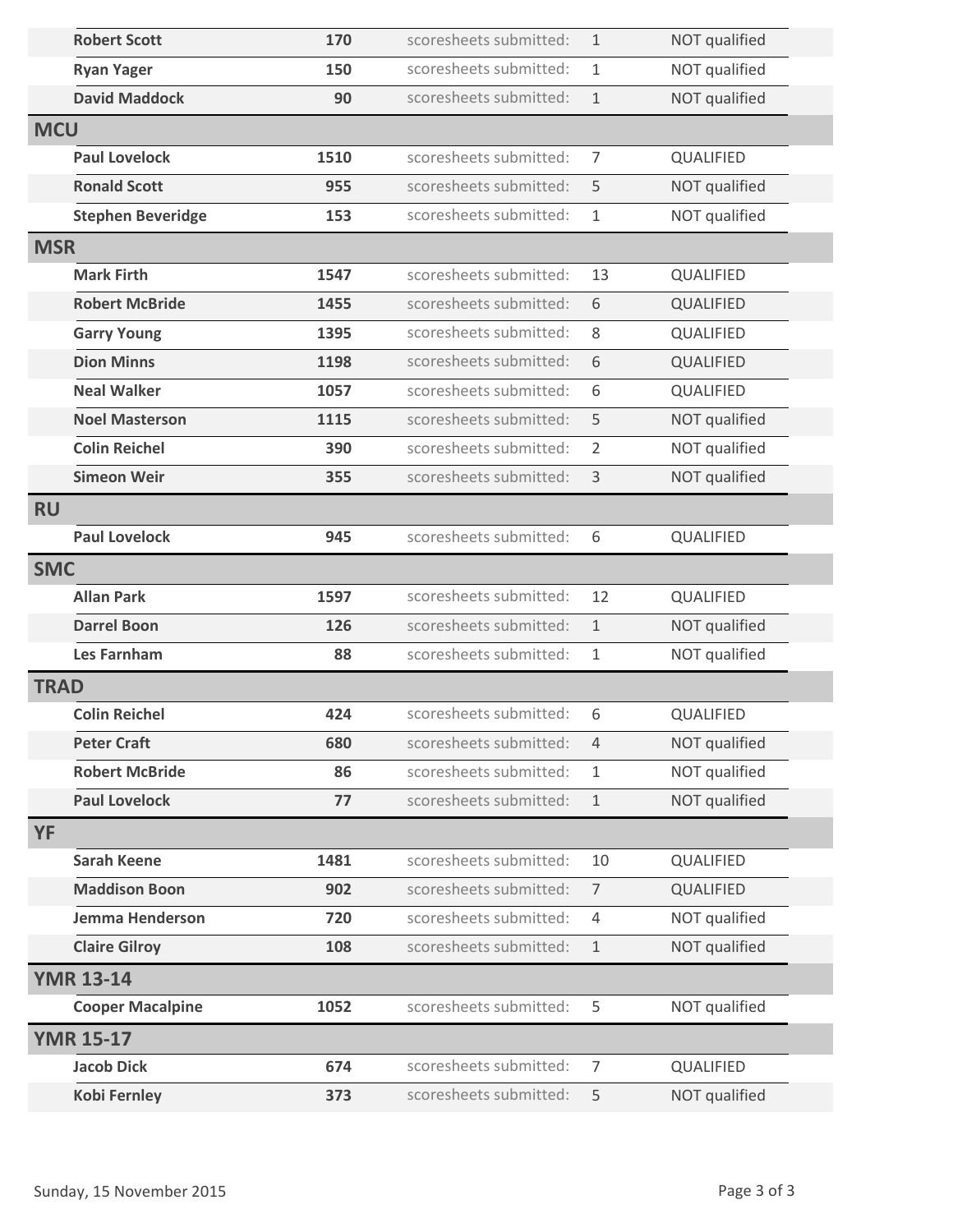## RESULTS COLLATED BY DIVISION - FULL REPORT

| Pointscore 2015                      |            |      |     |    | Only LMFA Members Included                      |    |           |    |
|--------------------------------------|------------|------|-----|----|-------------------------------------------------|----|-----------|----|
|                                      |            |      |     |    | Minimum 6 scoresheets submissions to qualify    |    |           |    |
| indicates score is included in total |            |      |     |    | Results calculated as Aggregate of Top 6 scores |    |           |    |
| <b>AHC</b>                           |            |      |     |    |                                                 |    |           |    |
| <b>Michael McRae</b>                 |            | 1564 |     |    | scoresheets submitted:                          | 14 | QUALIFIED | 68 |
|                                      | 12/10/2015 |      | 269 | ☑  |                                                 |    |           |    |
|                                      | 25/10/2015 |      | 266 | ☑  |                                                 |    |           |    |
|                                      | 12/10/2015 |      | 263 | ☑  |                                                 |    |           |    |
|                                      | 12/10/2015 |      | 257 | ☑  |                                                 |    |           |    |
|                                      | 15/11/2015 |      | 255 | ☑  |                                                 |    |           |    |
|                                      | 12/10/2015 |      | 254 | ا⊽ |                                                 |    |           |    |
|                                      | 12/10/2015 |      | 251 | □  |                                                 |    |           |    |
|                                      | 12/10/2015 |      | 249 | П  |                                                 |    |           |    |
|                                      | 12/10/2015 |      | 249 | □  |                                                 |    |           |    |
|                                      | 12/10/2015 |      | 245 | П  |                                                 |    |           |    |
|                                      | 12/10/2015 |      | 240 | П  |                                                 |    |           |    |
|                                      | 12/10/2015 |      | 239 | П  |                                                 |    |           |    |
|                                      | 12/10/2015 |      | 238 | П  |                                                 |    |           |    |
|                                      | 12/10/2015 |      | 238 | г  |                                                 |    |           |    |
| <b>Robin Angus Dalziel</b>           |            | 1445 |     |    | scoresheets submitted:                          | 10 | QUALIFIED | 21 |
|                                      | 15/11/2015 |      | 259 | ☑  |                                                 |    |           |    |
|                                      | 12/10/2015 |      | 245 | ☑  |                                                 |    |           |    |
|                                      | 25/10/2015 |      | 243 | ☑  |                                                 |    |           |    |
|                                      | 12/10/2015 |      | 243 | ☑  |                                                 |    |           |    |
|                                      | 12/10/2015 |      | 229 | ☑  |                                                 |    |           |    |
|                                      | 12/10/2015 |      | 226 | ☑  |                                                 |    |           |    |
|                                      | 12/10/2015 |      | 220 | □  |                                                 |    |           |    |
|                                      | 12/10/2015 |      | 95  | П  |                                                 |    |           |    |
|                                      | 12/10/2015 |      | 95  | П  |                                                 |    |           |    |
|                                      | 12/10/2015 |      | 74  |    |                                                 |    |           |    |
| <b>Glen Rose</b>                     |            | 1443 |     |    | scoresheets submitted:                          | 9  | QUALIFIED | 79 |
|                                      | 12/10/2015 |      | 262 | ☑  |                                                 |    |           |    |
|                                      | 12/10/2015 |      | 249 | ☑  |                                                 |    |           |    |
|                                      | 12/10/2015 |      | 243 | ☑  |                                                 |    |           |    |
|                                      | 15/11/2015 |      | 235 | ☑  |                                                 |    |           |    |
|                                      | 12/10/2015 |      | 229 | ☑  |                                                 |    |           |    |
|                                      | 12/10/2015 |      | 225 | ☑  |                                                 |    |           |    |
|                                      | 12/10/2015 |      | 212 | □  |                                                 |    |           |    |
|                                      | 12/10/2015 |      | 205 | П  |                                                 |    |           |    |
|                                      | 12/10/2015 |      | 101 |    |                                                 |    |           |    |
| <b>James Cooze</b>                   |            | 1419 |     |    | scoresheets submitted:                          | 9  | QUALIFIED | 17 |
|                                      | 12/10/2015 |      | 246 | ☑  |                                                 |    |           |    |
|                                      | 12/10/2015 |      | 245 | ☑  |                                                 |    |           |    |
|                                      | 12/10/2015 |      | 236 | ☑  |                                                 |    |           |    |
|                                      | 12/10/2015 |      | 234 | ☑  |                                                 |    |           |    |
|                                      | 12/10/2015 |      | 232 | ☑  |                                                 |    |           |    |
|                                      | 12/10/2015 |      | 226 | ☑  |                                                 |    |           |    |
|                                      | 12/10/2015 |      | 213 | П  |                                                 |    |           |    |
|                                      | 12/10/2015 |      | 201 | □  |                                                 |    |           |    |
|                                      | 12/10/2015 |      | 113 | П  |                                                 |    |           |    |

| <b>Matthew Constantin</b> |            | 1143 |     | scoresheets submitted:  | 8              | QUALIFIED            | 16             |
|---------------------------|------------|------|-----|-------------------------|----------------|----------------------|----------------|
|                           |            |      |     |                         |                |                      |                |
|                           | 12/10/2015 |      | 216 | $\overline{\mathbf{v}}$ |                |                      |                |
|                           | 12/10/2015 |      | 197 | $\overline{\mathbf{v}}$ |                |                      |                |
|                           | 12/10/2015 |      | 196 | ☑                       |                |                      |                |
|                           | 12/10/2015 |      | 181 | $\blacktriangledown$    |                |                      |                |
|                           | 12/10/2015 |      | 179 | $\overline{\mathbf{v}}$ |                |                      |                |
|                           | 25/10/2015 |      | 174 | $\blacktriangledown$    |                |                      |                |
|                           | 12/10/2015 |      | 139 | $\Box$                  |                |                      |                |
|                           | 12/10/2015 |      | 131 | г                       |                |                      |                |
| <b>Shane Davis</b>        |            | 1075 |     | scoresheets submitted:  | 6              | QUALIFIED            | 25             |
|                           | 12/10/2015 |      | 245 | $\overline{\mathbf{v}}$ |                |                      |                |
|                           | 12/10/2015 |      | 236 | ☑                       |                |                      |                |
|                           | 12/10/2015 |      | 206 | $\overline{\mathbf{v}}$ |                |                      |                |
|                           | 12/10/2015 |      | 191 | ☑                       |                |                      |                |
|                           | 12/10/2015 |      | 99  | $\overline{\mathbf{v}}$ |                |                      |                |
|                           | 12/10/2015 |      | 98  | ☑                       |                |                      |                |
| <b>Dean Henderson</b>     |            | 677  |     | scoresheets submitted:  | 5              | <b>NOT</b> qualified | 44             |
|                           |            |      |     |                         |                |                      |                |
|                           | 12/10/2015 |      | 188 | $\overline{\mathbf{v}}$ |                |                      |                |
|                           | 12/10/2015 |      | 166 | $\overline{\mathbf{v}}$ |                |                      |                |
|                           | 12/10/2015 |      | 125 | $\overline{\mathbf{v}}$ |                |                      |                |
|                           | 12/10/2015 |      | 124 | $\overline{\mathbf{v}}$ |                |                      |                |
|                           | 12/10/2015 |      | 74  | ✔                       |                |                      |                |
| <b>Jordan Price</b>       |            | 652  |     | scoresheets submitted:  | 3              | <b>NOT qualified</b> | 75             |
|                           |            |      |     |                         |                |                      |                |
|                           | 12/10/2015 |      | 235 | ☑                       |                |                      |                |
|                           | 12/10/2015 |      | 209 | ☑                       |                |                      |                |
|                           | 12/10/2015 |      | 208 | $\overline{\mathbf{v}}$ |                |                      |                |
| <b>Ben Johnson</b>        |            | 647  |     | scoresheets submitted:  | 5              | <b>NOT</b> qualified | 46             |
|                           | 25/10/2015 |      | 201 | $\overline{\mathbf{v}}$ |                |                      |                |
|                           | 12/10/2015 |      | 183 |                         |                |                      |                |
|                           | 12/10/2015 |      | 97  | ☑                       |                |                      |                |
|                           | 12/10/2015 |      | 95  | $\overline{\mathbf{v}}$ |                |                      |                |
|                           | 12/10/2015 |      | 71  | ☑                       |                |                      |                |
| <b>Allan McKerrow</b>     |            |      |     | ⊽                       |                |                      |                |
|                           |            | 646  |     | scoresheets submitted:  | 3              | <b>NOT qualified</b> | 248            |
|                           | 12/10/2015 |      | 226 | $\overline{\mathbf{v}}$ |                |                      |                |
|                           | 12/10/2015 |      | 222 | $\blacktriangledown$    |                |                      |                |
|                           | 12/10/2015 |      | 198 | $\overline{\mathbf{v}}$ |                |                      |                |
| <b>Darrel Boon</b>        |            | 622  |     | scoresheets submitted:  | 4              | <b>NOT qualified</b> | $\overline{4}$ |
|                           |            |      |     |                         |                |                      |                |
|                           | 12/10/2015 |      | 166 | ☑                       |                |                      |                |
|                           | 12/10/2015 |      | 164 | $\overline{\mathbf{v}}$ |                |                      |                |
|                           | 12/10/2015 |      | 152 | $\overline{\mathbf{v}}$ |                |                      |                |
|                           | 12/10/2015 |      | 140 | ☑                       |                |                      |                |
| <b>Robert Lantry</b>      |            | 563  |     | scoresheets submitted:  | $\overline{4}$ | <b>NOT qualified</b> | 56             |
|                           | 12/10/2015 |      | 250 | ☑                       |                |                      |                |
|                           | 12/10/2015 |      | 117 | $\overline{\mathbf{v}}$ |                |                      |                |
|                           | 12/10/2015 |      | 104 | ☑                       |                |                      |                |
|                           | 12/10/2015 |      | 92  | ⊽                       |                |                      |                |
| <b>Steven Shorten</b>     |            | 521  |     |                         |                |                      |                |
|                           |            |      |     | scoresheets submitted:  | 2              | <b>NOT qualified</b> | 85             |
|                           | 12/10/2015 |      | 271 | ☑                       |                |                      |                |
|                           | 12/10/2015 |      | 250 | $\overline{\mathbf{v}}$ |                |                      |                |
| Jamie Gilroy              |            | 519  |     | scoresheets submitted:  | $\overline{2}$ | <b>NOT qualified</b> | 41             |
|                           |            |      |     |                         |                |                      |                |
|                           | 12/10/2015 |      | 271 | $\overline{\mathbf{v}}$ |                |                      |                |
|                           | 12/10/2015 |      | 248 | $\overline{\mathbf{v}}$ |                |                      |                |
|                           |            |      |     |                         |                |                      |                |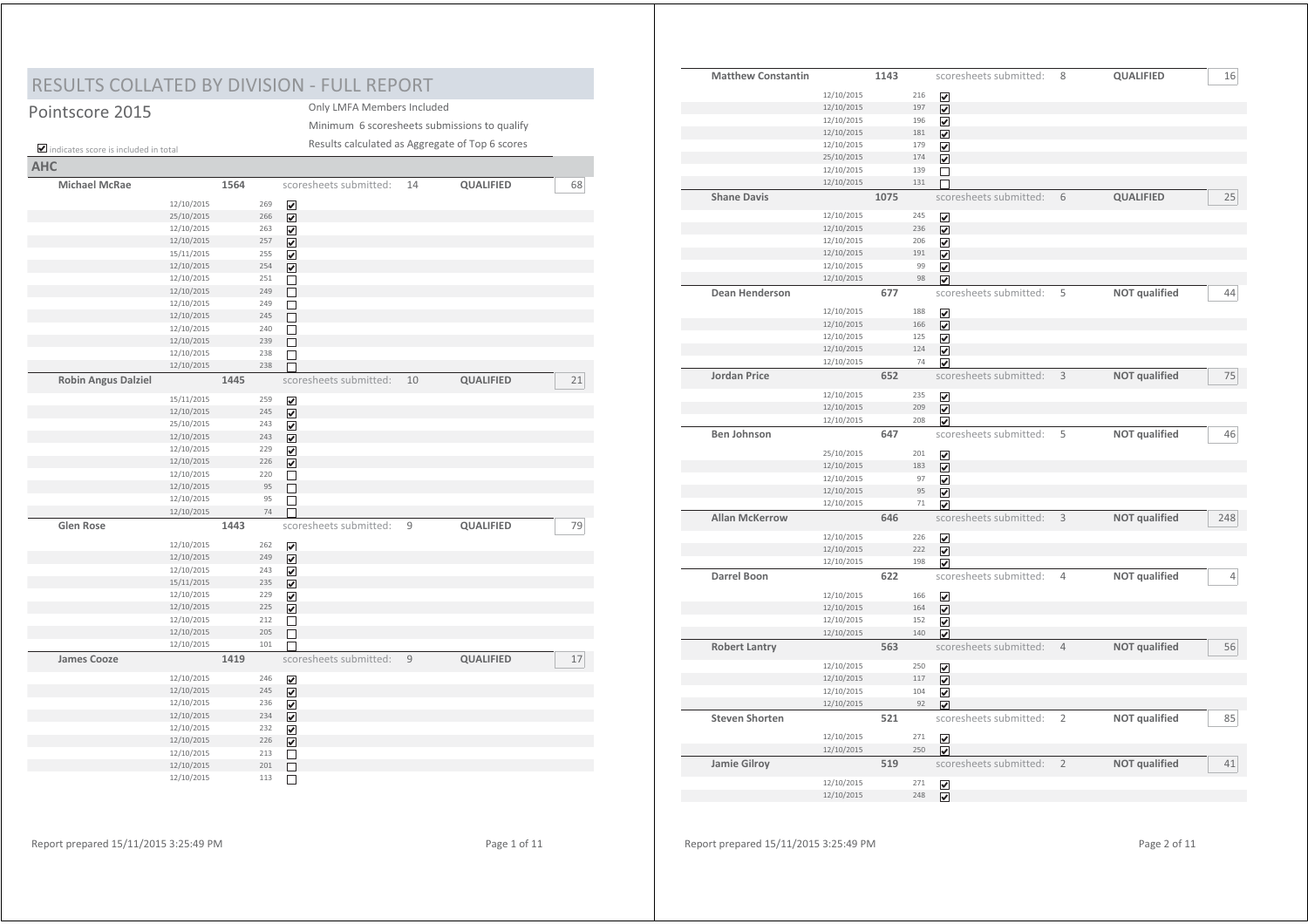| <b>Peter Craft</b>    |                          | 512 |     | scoresheets submitted:      | 2              | <b>NOT</b> qualified | 19             |
|-----------------------|--------------------------|-----|-----|-----------------------------|----------------|----------------------|----------------|
|                       | 12/10/2015               |     | 267 | $\overline{\mathbf{v}}$     |                |                      |                |
|                       | 12/10/2015               |     | 245 | $\overline{\mathbf{v}}$     |                |                      |                |
| <b>Brian Sweeny</b>   |                          | 494 |     | scoresheets submitted:      | 3              | <b>NOT</b> qualified | 90             |
|                       |                          |     |     |                             |                |                      |                |
|                       | 12/10/2015               |     | 209 | $\overline{\mathbf{v}}$     |                |                      |                |
|                       | 12/10/2015               |     | 202 | $\overline{\mathbf{v}}$     |                |                      |                |
|                       | 12/10/2015               |     | 83  | ☑                           |                |                      |                |
| John Shaw             |                          | 452 |     | scoresheets submitted:      | $\overline{2}$ | <b>NOT qualified</b> | 84             |
|                       | 12/10/2015               |     | 226 | ☑                           |                |                      |                |
|                       | 12/10/2015               |     | 226 | ☑                           |                |                      |                |
| <b>Daniel Dick</b>    |                          | 391 |     | scoresheets submitted:      | $\overline{2}$ | <b>NOT</b> qualified | 29             |
|                       | 12/10/2015               |     | 256 | $\blacktriangledown$        |                |                      |                |
|                       | 25/10/2015               |     | 135 | $\overline{\mathbf{v}}$     |                |                      |                |
| <b>Chris Taylor</b>   |                          | 354 |     | scoresheets submitted:      | $\overline{2}$ | <b>NOT qualified</b> | 91             |
|                       |                          |     |     |                             |                |                      |                |
|                       | 12/10/2015               |     | 249 | ⊽                           |                |                      |                |
|                       | 12/10/2015               |     | 105 | $\overline{\mathbf{v}}$     |                |                      |                |
| <b>Bob Campbell</b>   |                          | 345 |     | scoresheets submitted:      | 5              | <b>NOT</b> qualified | 11             |
|                       | 12/10/2015               |     | 88  | ☑                           |                |                      |                |
|                       | 12/10/2015               |     | 78  | $\overline{\mathbf{v}}$     |                |                      |                |
|                       | 12/10/2015               |     | 64  | ⊽                           |                |                      |                |
|                       | 12/10/2015               |     | 63  | $\overline{\mathbf{v}}$     |                |                      |                |
|                       | 12/10/2015               |     | 52  | ☑                           |                |                      |                |
| <b>Ryan Yager</b>     |                          | 322 |     | scoresheets submitted:      | $\overline{2}$ | <b>NOT qualified</b> | 113            |
|                       | 12/10/2015               |     | 222 | $\overline{\mathbf{v}}$     |                |                      |                |
|                       | 12/10/2015               |     | 100 | ☑                           |                |                      |                |
| <b>James Barrett</b>  |                          | 241 |     | scoresheets submitted:      | $\mathbf{1}$   | <b>NOT</b> qualified | $\,1\,$        |
|                       |                          |     |     |                             |                |                      |                |
|                       | 12/10/2015               |     | 241 | ☑                           |                |                      |                |
| <b>Andrew Crew</b>    |                          | 227 |     | scoresheets submitted:      | $\mathbf{1}$   | NOT qualified        | 20             |
|                       | 12/10/2015               |     | 227 | ☑                           |                |                      |                |
| <b>Scott Brogan</b>   |                          | 225 |     | scoresheets submitted:      | 3              | NOT qualified        | $\overline{7}$ |
|                       |                          |     | 123 |                             |                |                      |                |
|                       | 12/10/2015<br>12/10/2015 |     | 64  | $\overline{\mathbf{v}}$     |                |                      |                |
|                       | 12/10/2015               |     | 38  | ☑                           |                |                      |                |
|                       |                          | 207 |     | ⊽<br>scoresheets submitted: | 1              | NOT qualified        | 272            |
| <b>Ryan Kite</b>      |                          |     |     |                             |                |                      |                |
|                       | 12/10/2015               |     | 207 | ☑                           |                |                      |                |
| <b>Steven Pricter</b> |                          | 152 |     | scoresheets submitted:      | $\mathbf{1}$   | NOT qualified        | 76             |
|                       | 12/10/2015               |     | 152 | ☑                           |                |                      |                |
| <b>Wayne Buck</b>     |                          | 151 |     | scoresheets submitted:      | $\overline{2}$ | <b>NOT</b> qualified | $\mathsf 9$    |
|                       |                          |     | 80  |                             |                |                      |                |
|                       | 12/10/2015               |     | 71  | $\overline{\mathbf{v}}$     |                |                      |                |
|                       | 12/10/2015               |     |     | $\overline{\mathbf{v}}$     |                |                      |                |
| <b>Andrew Ott</b>     |                          | 123 |     | scoresheets submitted:      | $\mathbf{1}$   | <b>NOT</b> qualified | 71             |
|                       | 12/10/2015               |     | 123 | ☑                           |                |                      |                |
| <b>Jake Minns</b>     |                          | 56  |     | scoresheets submitted:      | $\mathbf{1}$   | NOT qualified        | 253            |
|                       |                          |     |     |                             |                |                      |                |

12/10/2015 56

| <b>CUBA 8-12</b>        |                          |      |          |                              |                |                      |
|-------------------------|--------------------------|------|----------|------------------------------|----------------|----------------------|
| <b>Jack Campbell</b>    |                          | 426  |          | scoresheets submitted:       | 6              | QUALIFIED            |
|                         | 15/11/2015               |      | 163      | $\overline{\mathbf{v}}$      |                |                      |
|                         | 12/10/2015               |      | $71\,$   | $\overline{\mathbf{v}}$      |                |                      |
|                         | 12/10/2015               |      | 63       | ☑                            |                |                      |
|                         | 12/10/2015               |      | 58       | $\overline{\mathbf{v}}$      |                |                      |
|                         | 12/10/2015               |      | 43       | $\overline{\mathbf{v}}$      |                |                      |
|                         | 12/10/2015               |      | 28       | ☑                            |                |                      |
| <b>Talon Gabriel</b>    |                          | 641  |          | scoresheets submitted:       | $\overline{4}$ | <b>NOT qualified</b> |
|                         | 12/10/2015               |      | 232      | $\overline{\mathbf{v}}$      |                |                      |
|                         | 12/10/2015               |      | 200      | $\overline{\mathbf{v}}$      |                |                      |
|                         | 12/10/2015               |      | 109      | ☑                            |                |                      |
|                         | 12/10/2015               |      | 100      | ⊽                            |                |                      |
| Taj O'Hearn             |                          | 232  |          | scoresheets submitted:       | $\mathbf 1$    | <b>NOT</b> qualified |
|                         | 12/10/2015               |      | 232      | ☑                            |                |                      |
| <b>Bailey Putt</b>      |                          | 145  |          | scoresheets submitted:       | $\mathbf{1}$   | <b>NOT qualified</b> |
|                         | 12/10/2015               |      | 145      | ⊽                            |                |                      |
| <b>CUBF 8-12</b>        |                          |      |          |                              |                |                      |
| <b>Isabella Dalziel</b> |                          | 1068 |          | scoresheets submitted:       | 8              | QUALIFIED            |
|                         | 12/10/2015               |      | 195      |                              |                |                      |
|                         | 25/10/2015               |      | 193      | $\overline{\mathbf{v}}$      |                |                      |
|                         | 12/10/2015               |      | 188      | $\overline{\mathbf{v}}$      |                |                      |
|                         | 12/10/2015               |      | 187      | ☑<br>$\overline{\mathbf{v}}$ |                |                      |
|                         | 12/10/2015               |      | 159      |                              |                |                      |
|                         | 12/10/2015               |      | 146      | $\overline{\mathbf{v}}$      |                |                      |
|                         | 12/10/2015               |      | 132      | $\blacktriangledown$         |                |                      |
|                         | 12/10/2015               |      | 82       | $\Box$<br>П                  |                |                      |
| <b>CUBJ</b>             |                          |      |          |                              |                |                      |
| <b>Eliza Lantry</b>     |                          | 360  |          | scoresheets submitted:       | 3              | <b>NOT qualified</b> |
|                         |                          |      |          |                              |                |                      |
|                         | 12/10/2015               |      | 184      | ☑                            |                |                      |
|                         | 12/10/2015               |      | 102      | $\overline{\mathbf{v}}$      |                |                      |
|                         | 12/10/2015               |      | 74       | ☑                            |                |                      |
| Oska Johnson            |                          | 344  |          | scoresheets submitted:       | 5              | <b>NOT qualified</b> |
|                         | 25/10/2015               |      | 115      | $\blacktriangledown$         |                |                      |
|                         | 12/10/2015               |      | 110      | $\overline{\mathbf{v}}$      |                |                      |
|                         | 12/10/2015               |      | 51       | $\overline{\mathbf{v}}$      |                |                      |
|                         | 12/10/2015               |      | 43       | $\overline{\mathbf{v}}$      |                |                      |
|                         | 12/10/2015               |      | 25       | $\overline{\mathbf{v}}$      |                |                      |
| <b>Aiden Dalziel</b>    |                          | 270  |          | scoresheets submitted:       | $\overline{4}$ | <b>NOT qualified</b> |
|                         | 25/10/2015               |      | 81       | $\blacktriangledown$         |                |                      |
|                         |                          |      |          | $\overline{\mathbf{v}}$      |                |                      |
|                         |                          |      | 74       |                              |                |                      |
|                         | 12/10/2015<br>12/10/2015 |      | 71       |                              |                |                      |
|                         | 12/10/2015               |      | 44       | $\overline{\mathbf{v}}$      |                |                      |
|                         |                          |      |          | ☑                            | $\overline{2}$ |                      |
| Archie Johnson          |                          | 28   |          | scoresheets submitted:       |                | <b>NOT</b> qualified |
|                         | 12/10/2015               |      | 15       | $\blacktriangledown$         |                |                      |
| <b>FBR</b>              | 12/10/2015               |      | 13       | ☑                            |                |                      |
|                         |                          |      |          |                              |                |                      |
| Yolandie Goodyear       |                          | 157  |          | scoresheets submitted:       | 3              | <b>NOT qualified</b> |
|                         | 12/10/2015               |      | 62       | $\blacktriangledown$         |                |                      |
|                         | 12/10/2015<br>12/10/2015 |      | 60<br>35 | ☑<br>$\overline{\mathbf{v}}$ |                |                      |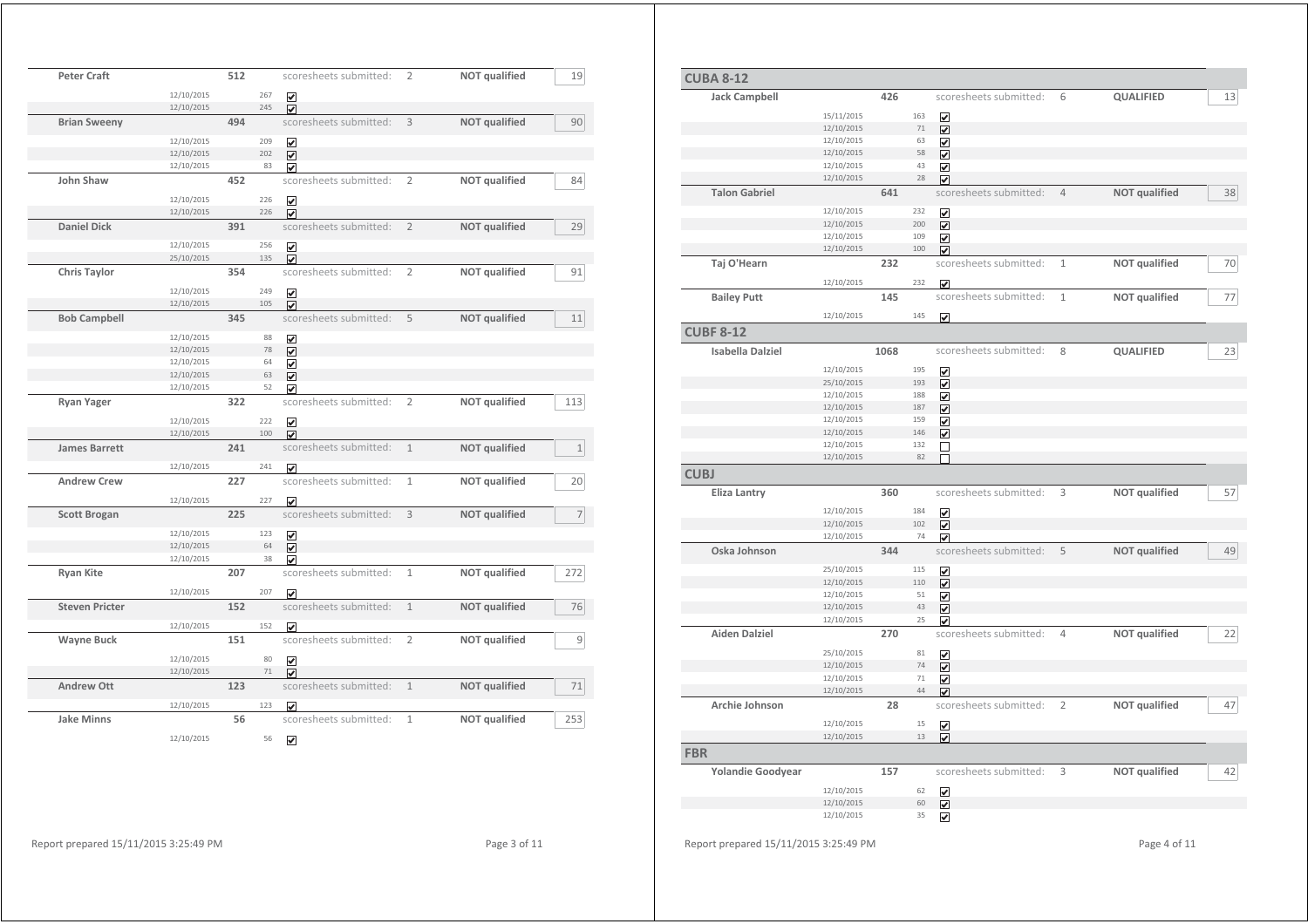| Vera Mandandzic        |            | 97   |     | scoresheets submitted:       | $\mathbf{1}$ | <b>NOT qualified</b> | 62  |
|------------------------|------------|------|-----|------------------------------|--------------|----------------------|-----|
|                        | 12/10/2015 |      | 97  | $\overline{\mathbf{v}}$      |              |                      |     |
| <b>FHC</b>             |            |      |     |                              |              |                      |     |
| <b>Sharyn Dick</b>     |            | 1464 |     | scoresheets submitted:       | 12           | QUALIFIED            | 27  |
|                        | 25/10/2015 |      | 270 | ☑                            |              |                      |     |
|                        | 12/10/2015 |      | 250 | ☑                            |              |                      |     |
|                        | 12/10/2015 |      | 249 | ☑                            |              |                      |     |
|                        | 12/10/2015 |      | 248 | $\overline{\mathbf{v}}$      |              |                      |     |
|                        | 12/10/2015 |      | 228 | ☑                            |              |                      |     |
|                        | 12/10/2015 |      | 219 | $\overline{\mathbf{v}}$      |              |                      |     |
|                        | 12/10/2015 |      | 138 | □                            |              |                      |     |
|                        | 12/10/2015 |      | 134 | П                            |              |                      |     |
|                        | 12/10/2015 |      | 134 | □                            |              |                      |     |
|                        | 15/11/2015 |      | 132 | П                            |              |                      |     |
|                        | 12/10/2015 |      | 122 | П                            |              |                      |     |
|                        | 12/10/2015 |      | 108 |                              |              |                      |     |
| Donna Gilroy           |            | 701  |     | scoresheets submitted:       | 3            | <b>NOT qualified</b> | 40  |
|                        |            |      |     |                              |              |                      |     |
|                        | 12/10/2015 |      | 246 | ☑                            |              |                      |     |
|                        | 12/10/2015 |      | 229 | $\overline{\mathbf{v}}$      |              |                      |     |
|                        | 12/10/2015 |      | 226 | $\overline{\mathbf{v}}$      |              |                      |     |
| Yolandie Goodyear      |            | 198  |     | scoresheets submitted:       | 3            | <b>NOT</b> qualified | 42  |
|                        | 12/10/2015 |      | 85  | $\blacktriangledown$         |              |                      |     |
|                        | 12/10/2015 |      | 70  | ☑                            |              |                      |     |
|                        | 12/10/2015 |      | 43  | $\vert \checkmark$           |              |                      |     |
| Jazmin Williams        |            | 146  |     | scoresheets submitted:       | $\mathbf{1}$ | <b>NOT qualified</b> | 112 |
|                        | 12/10/2015 |      | 146 | ☑                            |              |                      |     |
| <b>MBO</b>             |            |      |     |                              |              |                      |     |
| Ashley Johnston        |            | 1583 |     | scoresheets submitted:       | 9            | <b>QUALIFIED</b>     | 50  |
|                        | 12/10/2015 |      | 281 |                              |              |                      |     |
|                        | 25/10/2015 |      | 271 | ☑<br>$\overline{\mathbf{v}}$ |              |                      |     |
|                        | 12/10/2015 |      | 269 |                              |              |                      |     |
|                        | 12/10/2015 |      | 264 | ☑<br>$\overline{\mathbf{v}}$ |              |                      |     |
|                        | 12/10/2015 |      | 263 |                              |              |                      |     |
|                        | 12/10/2015 |      | 235 | ⊽<br>$\overline{\mathbf{v}}$ |              |                      |     |
|                        | 12/10/2015 |      | 135 | □                            |              |                      |     |
|                        | 12/10/2015 |      | 133 | $\Box$                       |              |                      |     |
|                        | 12/10/2015 |      | 127 |                              |              |                      |     |
| <b>Steven McNicoll</b> |            | 1576 |     | scoresheets submitted:       | 10           | QUALIFIED            | 67  |
|                        | 12/10/2015 |      | 272 |                              |              |                      |     |
|                        | 25/10/2015 |      | 269 | ☑<br>☑                       |              |                      |     |
|                        | 12/10/2015 |      | 265 | ⊽                            |              |                      |     |
|                        | 12/10/2015 |      | 265 | ☑                            |              |                      |     |
|                        | 15/11/2015 |      | 254 | ☑                            |              |                      |     |
|                        | 12/10/2015 |      | 251 | ☑                            |              |                      |     |
|                        | 12/10/2015 |      | 247 | ப                            |              |                      |     |
|                        | 12/10/2015 |      | 242 | П                            |              |                      |     |
|                        | 12/10/2015 |      | 239 | П                            |              |                      |     |
|                        | 12/10/2015 |      | 232 | П                            |              |                      |     |
|                        |            |      |     |                              |              |                      |     |

| <b>Jason Sutton</b>      |                          | 1491 |            | scoresheets submitted:                             | 7              | QUALIFIED            | 89  |
|--------------------------|--------------------------|------|------------|----------------------------------------------------|----------------|----------------------|-----|
|                          |                          |      |            |                                                    |                |                      |     |
|                          | 12/10/2015               |      | 261        | $\overline{\mathbf{v}}$                            |                |                      |     |
|                          | 12/10/2015               |      | 254        | $\overline{\mathbf{v}}$                            |                |                      |     |
|                          | 25/10/2015<br>12/10/2015 |      | 253<br>248 | $\overline{\mathbf{v}}$                            |                |                      |     |
|                          | 12/10/2015               |      | 245        | $\blacktriangledown$<br>$\overline{\mathbf{v}}$    |                |                      |     |
|                          | 12/10/2015               |      | 230        | ☑                                                  |                |                      |     |
|                          | 12/10/2015               |      | 225        |                                                    |                |                      |     |
| <b>Blaine Scarr</b>      |                          | 1248 |            | scoresheets submitted:                             | 6              | QUALIFIED            | 81  |
|                          |                          |      |            |                                                    |                |                      |     |
|                          | 12/10/2015               |      | 278        | $\overline{\mathbf{v}}$                            |                |                      |     |
|                          | 12/10/2015<br>12/10/2015 |      | 277<br>275 | $\overline{\smile}$                                |                |                      |     |
|                          | 12/10/2015               |      | 144        | ☑                                                  |                |                      |     |
|                          | 12/10/2015               |      | 141        | $\overline{\mathbf{v}}$<br>$\overline{\mathbf{v}}$ |                |                      |     |
|                          | 12/10/2015               |      | 133        | $\overline{\mathbf{v}}$                            |                |                      |     |
| <b>Jason Turner</b>      |                          | 1217 |            | scoresheets submitted:                             | 12             | QUALIFIED            | 96  |
|                          |                          |      |            |                                                    |                |                      |     |
|                          | 12/10/2015               |      | 282        | ☑                                                  |                |                      |     |
|                          | 12/10/2015               |      | 269        | ☑                                                  |                |                      |     |
|                          | 12/10/2015               |      | 264        | ☑                                                  |                |                      |     |
|                          | 12/10/2015<br>12/10/2015 |      | 137<br>133 | ✓                                                  |                |                      |     |
|                          | 12/10/2015               |      | 132        | ☑<br>$\overline{\mathbf{v}}$                       |                |                      |     |
|                          | 12/10/2015               |      | 131        | $\Box$                                             |                |                      |     |
|                          | 12/10/2015               |      | 130        | П                                                  |                |                      |     |
|                          | 12/10/2015               |      | 130        | $\Box$                                             |                |                      |     |
|                          | 12/10/2015               |      | 122        | П                                                  |                |                      |     |
|                          | 12/10/2015               |      | 118        | П                                                  |                |                      |     |
|                          |                          |      | 118        |                                                    |                |                      |     |
|                          | 25/10/2015               |      |            | П                                                  |                |                      |     |
| <b>Michael Dick</b>      |                          | 660  |            | scoresheets submitted:                             | 6              | QUALIFIED            | 26  |
|                          | 15/11/2015               |      | 134        |                                                    |                |                      |     |
|                          | 25/10/2015               |      | 127        | ☑<br>$\blacktriangledown$                          |                |                      |     |
|                          | 12/10/2015               |      | 126        | ☑                                                  |                |                      |     |
|                          | 12/10/2015               |      | 104        | $\overline{\mathbf{v}}$                            |                |                      |     |
|                          | 12/10/2015               |      | 87         | ☑                                                  |                |                      |     |
|                          | 12/10/2015               |      | 82         | ☑                                                  |                |                      |     |
| <b>Adam West</b>         |                          | 1076 |            | scoresheets submitted:                             | 5              | <b>NOT qualified</b> | 108 |
|                          | 25/10/2015               |      | 273        | $\overline{\mathbf{v}}$                            |                |                      |     |
|                          | 12/10/2015               |      | 265        | ☑                                                  |                |                      |     |
|                          | 12/10/2015               |      | 264        | ☑                                                  |                |                      |     |
|                          | 12/10/2015               |      | 138        | ☑                                                  |                |                      |     |
|                          | 12/10/2015               |      | 136        | ✓                                                  |                |                      |     |
| <b>Matthew Champness</b> |                          | 803  |            | scoresheets submitted:                             | 5              | <b>NOT qualified</b> | 14  |
|                          | 12/10/2015               |      | 269        | $\overline{\mathbf{v}}$                            |                |                      |     |
|                          | 12/10/2015               |      | 144        | $\overline{\mathbf{v}}$                            |                |                      |     |
|                          | 12/10/2015               |      | 136        | $\overline{\mathbf{v}}$                            |                |                      |     |
|                          | 12/10/2015               |      | 136        | ☑                                                  |                |                      |     |
|                          | 12/10/2015               |      | 118        | ☑                                                  |                |                      |     |
| <b>Brent Saunders</b>    |                          | 414  |            | scoresheets submitted:                             | $\overline{2}$ | <b>NOT qualified</b> | 80  |
|                          | 12/10/2015               |      | 211        | $\overline{\mathbf{v}}$                            |                |                      |     |
|                          | 12/10/2015               |      | 203        | $\overline{\mathbf{v}}$                            |                |                      |     |
| <b>Peter Craft</b>       |                          | 381  |            | scoresheets submitted:                             | $\overline{2}$ | <b>NOT qualified</b> | 19  |
|                          |                          |      | 262        |                                                    |                |                      |     |
|                          | 12/10/2015<br>12/10/2015 |      | 119        | ☑<br>☑                                             |                |                      |     |

Report prepared 15/11/2015 3:25:49 PM Page 5 of 11

Report prepared 15/11/2015 3:25:49 PM Page 6 of 11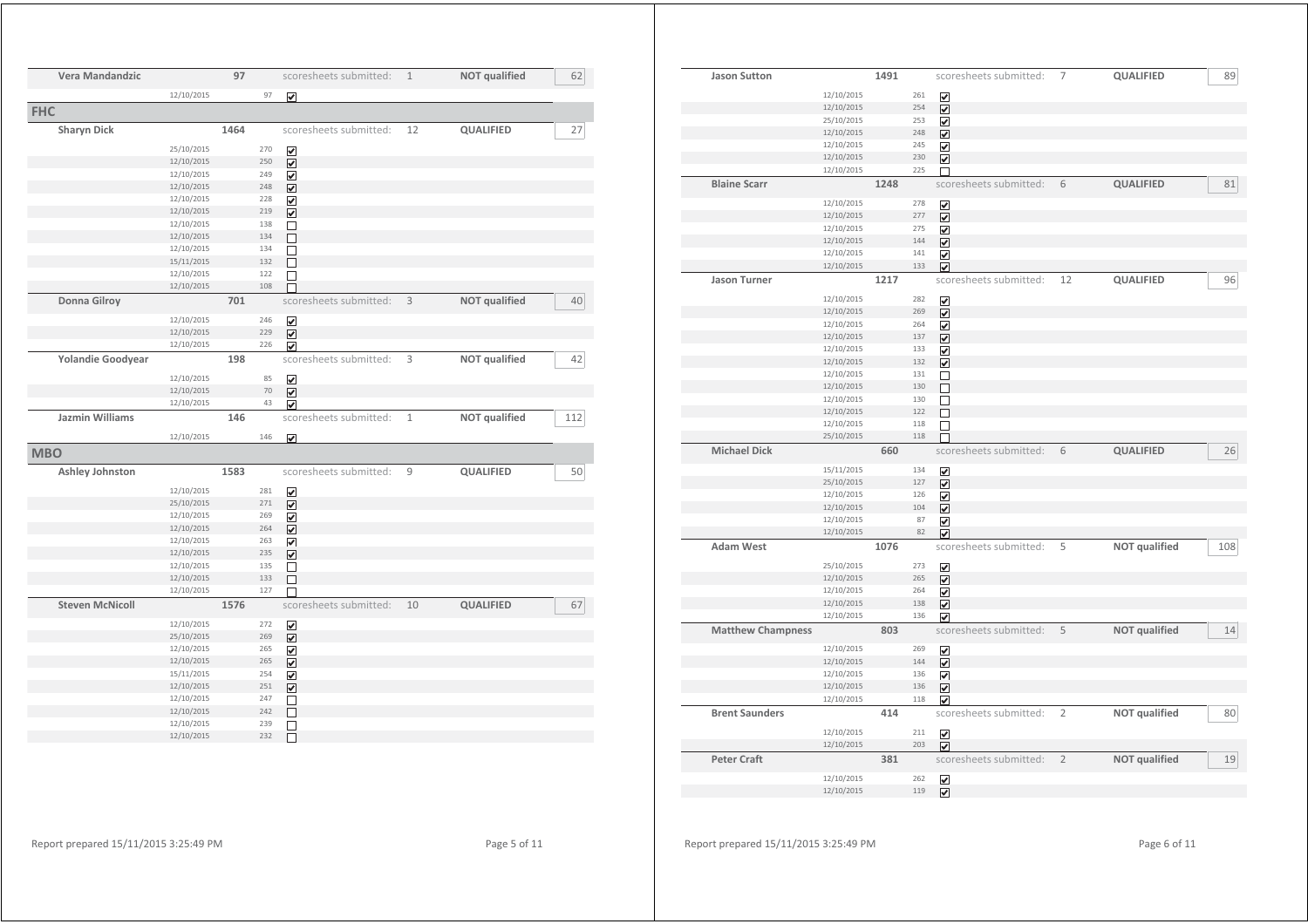| <b>Michael Firth</b>     |            | 369  |     | scoresheets submitted:       | $\overline{2}$ | <b>NOT</b> qualified | 36  |
|--------------------------|------------|------|-----|------------------------------|----------------|----------------------|-----|
|                          | 12/10/2015 |      | 249 | ☑                            |                |                      |     |
|                          | 25/10/2015 |      | 120 | $\overline{\mathbf{v}}$      |                |                      |     |
| <b>Andrew Ott</b>        |            | 256  |     | scoresheets submitted:       | 2              | NOT qualified        | 71  |
|                          | 12/10/2015 |      | 130 | ☑                            |                |                      |     |
|                          | 12/10/2015 |      | 126 | $\overline{\mathbf{v}}$      |                |                      |     |
| <b>Fenn Wells</b>        |            | 105  |     | scoresheets submitted:       | $\mathbf{1}$   | <b>NOT qualified</b> | 107 |
|                          | 12/10/2015 |      | 105 | $\overline{\mathbf{v}}$      |                |                      |     |
| <b>Benjamin Willmott</b> |            | 89   |     | scoresheets submitted:       | 1              | NOT qualified        | 263 |
|                          | 15/11/2015 |      | 89  | ☑                            |                |                      |     |
| <b>MBR</b>               |            |      |     |                              |                |                      |     |
| <b>Michael Firth</b>     |            | 1603 |     | scoresheets submitted:       | 13             | <b>QUALIFIED</b>     | 36  |
|                          | 12/10/2015 |      | 272 | ☑                            |                |                      |     |
|                          | 12/10/2015 |      | 272 | $\overline{\mathbf{v}}$      |                |                      |     |
|                          | 12/10/2015 |      | 270 | ☑                            |                |                      |     |
|                          | 12/10/2015 |      | 265 | $\overline{\mathbf{v}}$      |                |                      |     |
|                          | 12/10/2015 |      | 263 | ☑                            |                |                      |     |
|                          | 12/10/2015 |      | 261 | $\overline{\mathbf{v}}$      |                |                      |     |
|                          | 12/10/2015 |      | 260 |                              |                |                      |     |
|                          | 12/10/2015 |      | 259 | □<br>$\Box$                  |                |                      |     |
|                          | 12/10/2015 |      | 258 |                              |                |                      |     |
|                          | 12/10/2015 |      | 258 | □<br>$\Box$                  |                |                      |     |
|                          | 12/10/2015 |      | 255 |                              |                |                      |     |
|                          | 12/10/2015 |      | 252 | □                            |                |                      |     |
|                          | 12/10/2015 |      | 246 | $\Box$<br>П                  |                |                      |     |
|                          |            |      |     |                              |                |                      |     |
|                          |            |      |     |                              |                |                      |     |
| <b>Pete Gabriel</b>      |            | 1525 |     | scoresheets submitted:       | 10             | QUALIFIED            | 37  |
|                          | 12/10/2015 |      | 273 | ☑                            |                |                      |     |
|                          | 12/10/2015 |      | 261 | $\overline{\mathbf{v}}$      |                |                      |     |
|                          | 12/10/2015 |      | 259 |                              |                |                      |     |
|                          | 25/10/2015 |      | 253 | $\boxed{\blacktriangledown}$ |                |                      |     |
|                          | 12/10/2015 |      | 241 | $\overline{\mathbf{v}}$      |                |                      |     |
|                          | 12/10/2015 |      | 238 | ☑<br>☑                       |                |                      |     |
|                          | 12/10/2015 |      | 237 |                              |                |                      |     |
|                          | 12/10/2015 |      | 234 | □<br>$\Box$                  |                |                      |     |
|                          | 12/10/2015 |      | 212 | □                            |                |                      |     |
|                          | 12/10/2015 |      | 112 | П                            |                |                      |     |
| <b>Colin Keene</b>       |            | 1494 |     | scoresheets submitted:       | 16             | QUALIFIED            | 51  |
|                          | 12/10/2015 |      | 256 |                              |                |                      |     |
|                          | 12/10/2015 |      | 255 | ☑                            |                |                      |     |
|                          | 12/10/2015 |      | 252 | $\overline{\mathbf{v}}$      |                |                      |     |
|                          | 15/11/2015 |      | 249 | $\boxed{\blacktriangledown}$ |                |                      |     |
|                          | 25/10/2015 |      | 243 | $\overline{\mathbf{v}}$      |                |                      |     |
|                          | 12/10/2015 |      | 239 | ☑                            |                |                      |     |
|                          | 12/10/2015 |      | 224 | $\overline{\mathbf{v}}$      |                |                      |     |
|                          | 12/10/2015 |      | 201 | □<br>□                       |                |                      |     |
|                          | 12/10/2015 |      | 197 | □                            |                |                      |     |
|                          | 12/10/2015 |      | 195 | П                            |                |                      |     |
|                          | 12/10/2015 |      | 194 | □                            |                |                      |     |
|                          | 12/10/2015 |      | 194 | П                            |                |                      |     |
|                          | 12/10/2015 |      | 181 | □                            |                |                      |     |
|                          | 12/10/2015 |      | 178 | П                            |                |                      |     |
|                          | 12/10/2015 |      | 174 | □                            |                |                      |     |

| <b>Kyle Fernley</b>      |            | 1141 |     | scoresheets submitted:  | $\overline{7}$ | QUALIFIED            | 34             |
|--------------------------|------------|------|-----|-------------------------|----------------|----------------------|----------------|
|                          | 12/10/2015 |      | 210 | $\overline{\mathbf{v}}$ |                |                      |                |
|                          | 12/10/2015 |      | 207 | ☑                       |                |                      |                |
|                          | 12/10/2015 |      | 206 | $\overline{\mathbf{v}}$ |                |                      |                |
|                          | 12/10/2015 |      | 181 | ☑                       |                |                      |                |
|                          | 12/10/2015 |      | 179 | $\overline{\mathbf{v}}$ |                |                      |                |
|                          | 12/10/2015 |      | 158 | ☑                       |                |                      |                |
|                          | 12/10/2015 |      | 82  |                         |                |                      |                |
| <b>Jordan Price</b>      |            | 804  |     | scoresheets submitted:  | 5              | <b>NOT qualified</b> | 75             |
|                          |            |      |     |                         |                |                      |                |
|                          | 12/10/2015 |      | 210 | $\overline{\mathbf{v}}$ |                |                      |                |
|                          | 15/11/2015 |      | 206 | $\overline{\mathbf{v}}$ |                |                      |                |
|                          | 12/10/2015 |      | 180 | $\overline{\mathbf{v}}$ |                |                      |                |
|                          | 25/10/2015 |      | 114 | $\overline{\mathsf{v}}$ |                |                      |                |
|                          | 12/10/2015 |      | 94  | $\overline{\mathsf{v}}$ |                |                      |                |
| <b>Michael Dick</b>      |            | 615  |     | scoresheets submitted:  | 5              | <b>NOT qualified</b> | 26             |
|                          |            |      |     |                         |                |                      |                |
|                          | 12/10/2015 |      | 220 | ⊽                       |                |                      |                |
|                          | 12/10/2015 |      | 105 | $\overline{\mathbf{v}}$ |                |                      |                |
|                          | 12/10/2015 |      | 103 | $\blacktriangledown$    |                |                      |                |
|                          | 12/10/2015 |      | 96  | ☑                       |                |                      |                |
|                          | 12/10/2015 |      | 91  | M                       |                |                      |                |
| <b>Nick Harvey</b>       |            | 529  |     | scoresheets submitted:  | $\overline{2}$ | <b>NOT qualified</b> | 43             |
|                          | 25/10/2015 |      | 278 | $\overline{\mathbf{v}}$ |                |                      |                |
|                          | 12/10/2015 |      | 251 | ☑                       |                |                      |                |
| <b>Robert Scott</b>      |            | 170  |     | scoresheets submitted:  | $1\,$          | <b>NOT qualified</b> | 83             |
|                          |            |      |     |                         |                |                      |                |
|                          | 12/10/2015 |      | 170 | $\overline{\mathbf{v}}$ |                |                      |                |
| <b>Ryan Yager</b>        |            | 150  |     | scoresheets submitted:  | $\mathbf{1}$   | <b>NOT qualified</b> | 113            |
|                          | 12/10/2015 |      | 150 |                         |                |                      |                |
|                          |            |      |     | ☑                       |                |                      |                |
| <b>David Maddock</b>     |            | 90   |     | scoresheets submitted:  | $\mathbf{1}$   | NOT qualified        | 61             |
|                          | 12/10/2015 |      | 90  | $\overline{\mathbf{v}}$ |                |                      |                |
| <b>MCU</b>               |            |      |     |                         |                |                      |                |
|                          |            |      |     |                         |                |                      |                |
| <b>Paul Lovelock</b>     |            | 1510 |     | scoresheets submitted:  | 7              | <b>QUALIFIED</b>     | 59             |
|                          | 12/10/2015 |      | 267 | ☑                       |                |                      |                |
|                          | 25/10/2015 |      | 263 | $\overline{\mathbf{v}}$ |                |                      |                |
|                          | 12/10/2015 |      | 251 | ☑                       |                |                      |                |
|                          | 12/10/2015 |      | 246 | $\overline{\mathbf{v}}$ |                |                      |                |
|                          | 12/10/2015 |      | 243 | ⊽                       |                |                      |                |
|                          | 12/10/2015 |      | 240 | $\blacktriangledown$    |                |                      |                |
|                          | 12/10/2015 |      | 235 | г                       |                |                      |                |
| <b>Ronald Scott</b>      |            | 955  |     | scoresheets submitted:  | 5              | <b>NOT qualified</b> | 82             |
|                          |            |      |     |                         |                |                      |                |
|                          | 12/10/2015 |      | 249 | ☑                       |                |                      |                |
|                          | 12/10/2015 |      | 209 | $\overline{\mathbf{v}}$ |                |                      |                |
|                          | 12/10/2015 |      | 209 | $\overline{\mathbf{v}}$ |                |                      |                |
|                          | 12/10/2015 |      | 175 | ☑                       |                |                      |                |
|                          | 12/10/2015 |      | 113 | ☑                       |                |                      |                |
| <b>Stephen Beveridge</b> |            | 153  |     | scoresheets submitted:  | $\mathbf{1}$   | <b>NOT qualified</b> | $\overline{2}$ |
|                          |            |      |     |                         |                |                      |                |
|                          | 12/10/2015 |      | 153 | $\overline{\mathbf{v}}$ |                |                      |                |
|                          |            |      |     |                         |                |                      |                |

Report prepared 15/11/2015 3:25:49 PM **Page 8 of 11**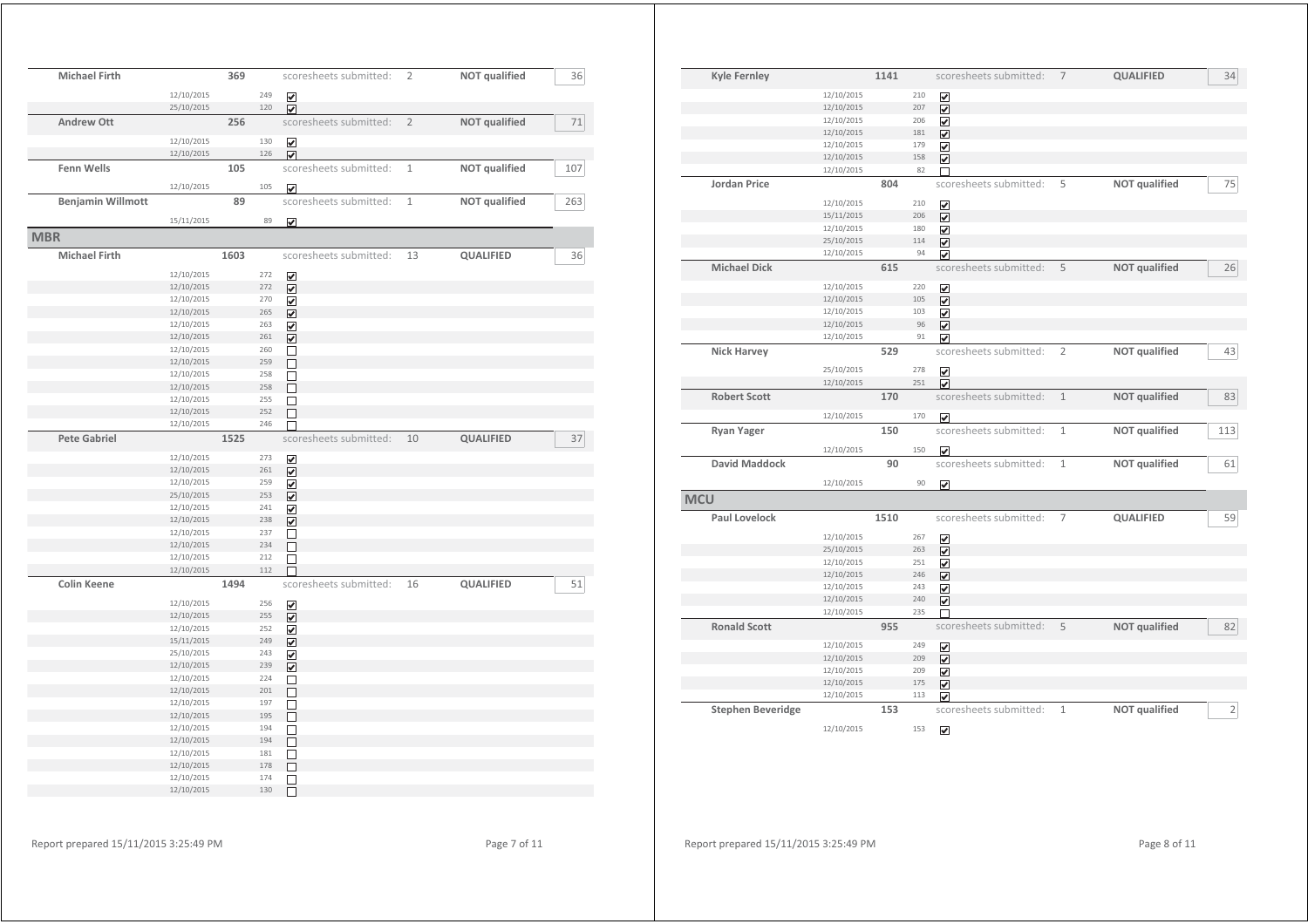| <b>Mark Firth</b>     |                          | 1547       | scoresheets submitted: | 13             | QUALIFIED            |  |
|-----------------------|--------------------------|------------|------------------------|----------------|----------------------|--|
|                       |                          |            |                        |                |                      |  |
|                       | 12/10/2015               | 271        | ☑                      |                |                      |  |
|                       | 12/10/2015               | 259        | ☑                      |                |                      |  |
|                       | 12/10/2015               | 257        | ☑                      |                |                      |  |
|                       | 12/10/2015               | 255        | ☑                      |                |                      |  |
|                       | 12/10/2015               | 254        | ☑                      |                |                      |  |
|                       | 12/10/2015               | 251        | ☑                      |                |                      |  |
|                       | 12/10/2015<br>12/10/2015 | 244<br>244 | □<br>П                 |                |                      |  |
|                       | 12/10/2015               | 242        | □                      |                |                      |  |
|                       | 12/10/2015               | 241        | $\Box$                 |                |                      |  |
|                       | 12/10/2015               | 238        | П                      |                |                      |  |
|                       | 12/10/2015               | 227        | П                      |                |                      |  |
|                       | 12/10/2015               | 223        |                        |                |                      |  |
| <b>Robert McBride</b> |                          | 1455       | scoresheets submitted: | 6              | QUALIFIED            |  |
|                       |                          | 245        |                        |                |                      |  |
|                       | 12/10/2015<br>12/10/2015 | 244        | ☑                      |                |                      |  |
|                       | 12/10/2015               | 243        | ☑<br>☑                 |                |                      |  |
|                       | 12/10/2015               | 243        | ☑                      |                |                      |  |
|                       | 12/10/2015               | 242        | ☑                      |                |                      |  |
|                       | 12/10/2015               | 238        | ☑                      |                |                      |  |
| <b>Garry Young</b>    |                          | 1395       | scoresheets submitted: | 8              | QUALIFIED            |  |
|                       |                          |            |                        |                |                      |  |
|                       | 12/10/2015               | 253        | ☑                      |                |                      |  |
|                       | 12/10/2015               | 245<br>234 | ☑                      |                |                      |  |
|                       | 12/10/2015               | 230        | ☑                      |                |                      |  |
|                       | 12/10/2015<br>12/10/2015 | 219        | ☑                      |                |                      |  |
|                       | 12/10/2015               | 214        | ☑<br>☑                 |                |                      |  |
|                       | 12/10/2015               | 206        | П                      |                |                      |  |
|                       | 12/10/2015               | 168        | ┍                      |                |                      |  |
| <b>Dion Minns</b>     |                          | 1198       | scoresheets submitted: | 6              | QUALIFIED            |  |
|                       | 12/10/2015               | 243        |                        |                |                      |  |
|                       | 12/10/2015               | 233        | ☑<br>☑                 |                |                      |  |
|                       | 12/10/2015               | 227        | ☑                      |                |                      |  |
|                       | 12/10/2015               | 224        | ☑                      |                |                      |  |
|                       | 12/10/2015               | 181        | ☑                      |                |                      |  |
|                       | 12/10/2015               |            | 90<br>☑                |                |                      |  |
| <b>Neal Walker</b>    |                          | 1057       | scoresheets submitted: | 6              | QUALIFIED            |  |
|                       | 12/10/2015               | 207        | ☑                      |                |                      |  |
|                       | 12/10/2015               | 190        | ☑                      |                |                      |  |
|                       | 12/10/2015               | 180        | ☑                      |                |                      |  |
|                       | 25/10/2015               | 170        | ☑                      |                |                      |  |
|                       | 12/10/2015               | 162        | ☑                      |                |                      |  |
|                       | 12/10/2015               | 148        | ☑                      |                |                      |  |
| <b>Noel Masterson</b> |                          | 1115       | scoresheets submitted: | 5              | <b>NOT qualified</b> |  |
|                       | 25/10/2015               | 243        | ☑                      |                |                      |  |
|                       | 12/10/2015               | 236        | ☑                      |                |                      |  |
|                       | 12/10/2015               | 234        | ☑                      |                |                      |  |
|                       | 12/10/2015               | 210        | ☑                      |                |                      |  |
|                       | 12/10/2015               | 192        | ☑                      |                |                      |  |
|                       |                          |            |                        |                |                      |  |
| <b>Colin Reichel</b>  |                          | 390        | scoresheets submitted: | $\overline{2}$ | <b>NOT qualified</b> |  |

| Simeon Weir           |                          | 355  |           | scoresheets submitted:       | 3              | <b>NOT qualified</b> | 99             |
|-----------------------|--------------------------|------|-----------|------------------------------|----------------|----------------------|----------------|
|                       |                          |      |           |                              |                |                      |                |
|                       | 12/10/2015               |      | 181<br>94 | ☑                            |                |                      |                |
|                       | 12/10/2015<br>12/10/2015 |      | 80        | $\overline{\mathbf{v}}$      |                |                      |                |
| <b>RU</b>             |                          |      |           | $\overline{\mathbf{v}}$      |                |                      |                |
|                       |                          |      |           |                              |                |                      |                |
| <b>Paul Lovelock</b>  |                          | 945  |           | scoresheets submitted:       | 6              | QUALIFIED            | 59             |
|                       | 12/10/2015               |      | 204       | ✔                            |                |                      |                |
|                       | 12/10/2015               |      | 202       | $\blacktriangledown$         |                |                      |                |
|                       | 12/10/2015               |      | 198       | $\overline{\mathbf{v}}$      |                |                      |                |
|                       | 15/11/2015               |      | 116       | $\overline{\mathbf{v}}$      |                |                      |                |
|                       | 12/10/2015               |      | 115       | $\overline{\mathbf{v}}$      |                |                      |                |
|                       | 12/10/2015               |      | 110       | $\overline{\mathbf{v}}$      |                |                      |                |
| <b>SMC</b>            |                          |      |           |                              |                |                      |                |
| <b>Allan Park</b>     |                          | 1597 |           | scoresheets submitted:       | 12             | QUALIFIED            | 72             |
|                       | 25/10/2015               |      | 279       | ☑                            |                |                      |                |
|                       | 12/10/2015               |      | 272       | $\overline{\mathbf{v}}$      |                |                      |                |
|                       | 12/10/2015               |      | 271       | ☑                            |                |                      |                |
|                       | 12/10/2015               |      | 261       | $\overline{\mathbf{v}}$      |                |                      |                |
|                       | 12/10/2015               |      | 257       | $\blacktriangledown$         |                |                      |                |
|                       | 12/10/2015               |      | 257       | $\overline{\mathbf{v}}$      |                |                      |                |
|                       | 12/10/2015               |      | 256       | $\Box$                       |                |                      |                |
|                       | 12/10/2015               |      | 250       | П                            |                |                      |                |
|                       | 12/10/2015               |      | 246       | □                            |                |                      |                |
|                       | 12/10/2015               |      | 245       | П                            |                |                      |                |
|                       | 12/10/2015               |      | 245       | П                            |                |                      |                |
|                       | 12/10/2015               |      | 131       | г                            |                |                      |                |
| <b>Darrel Boon</b>    |                          | 126  |           | scoresheets submitted:       | $\mathbf{1}$   | <b>NOT qualified</b> | $\overline{4}$ |
|                       | 12/10/2015               |      | 126       | $\overline{\mathbf{v}}$      |                |                      |                |
| Les Farnham           |                          | 88   |           | scoresheets submitted:       | $\mathbf{1}$   | <b>NOT</b> qualified | 31             |
|                       | 12/10/2015               |      | 88        | ☑                            |                |                      |                |
| <b>TRAD</b>           |                          |      |           |                              |                |                      |                |
| <b>Colin Reichel</b>  |                          | 424  |           | scoresheets submitted:       | 6              | QUALIFIED            | 78             |
|                       | 25/10/2015               |      | 95        |                              |                |                      |                |
|                       | 12/10/2015               |      | 93        | ☑<br>$\overline{\mathbf{v}}$ |                |                      |                |
|                       | 12/10/2015               |      | 69        | $\overline{\mathbf{v}}$      |                |                      |                |
|                       | 12/10/2015               |      | 66        | ☑                            |                |                      |                |
|                       | 12/10/2015               |      | 56        | ☑                            |                |                      |                |
|                       | 12/10/2015               |      | 45        | $\overline{\mathbf{v}}$      |                |                      |                |
| <b>Peter Craft</b>    |                          | 680  |           | scoresheets submitted:       | $\overline{4}$ | NOT qualified        | 19             |
|                       | 12/10/2015               |      | 186       | $\overline{\mathbf{v}}$      |                |                      |                |
|                       | 12/10/2015               |      | 181       | $\overline{\mathbf{v}}$      |                |                      |                |
|                       | 12/10/2015               |      | 162       | ☑                            |                |                      |                |
|                       | 12/10/2015               |      | 151       | $\overline{\mathbf{v}}$      |                |                      |                |
| <b>Robert McBride</b> |                          | 86   |           | scoresheets submitted:       | $\mathbf{1}$   | <b>NOT qualified</b> | 65             |
|                       | 12/10/2015               |      | 86        | ☑                            |                |                      |                |
| <b>Paul Lovelock</b>  |                          | 77   |           | scoresheets submitted:       | $\mathbf{1}$   | <b>NOT qualified</b> | 59             |
|                       | 12/10/2015               |      | 77        | $\overline{\mathbf{v}}$      |                |                      |                |

Report prepared 15/11/2015 3:25:49 PM Page 9 of 11

Report prepared 15/11/2015 3:25:49 PM Page 10 of 11